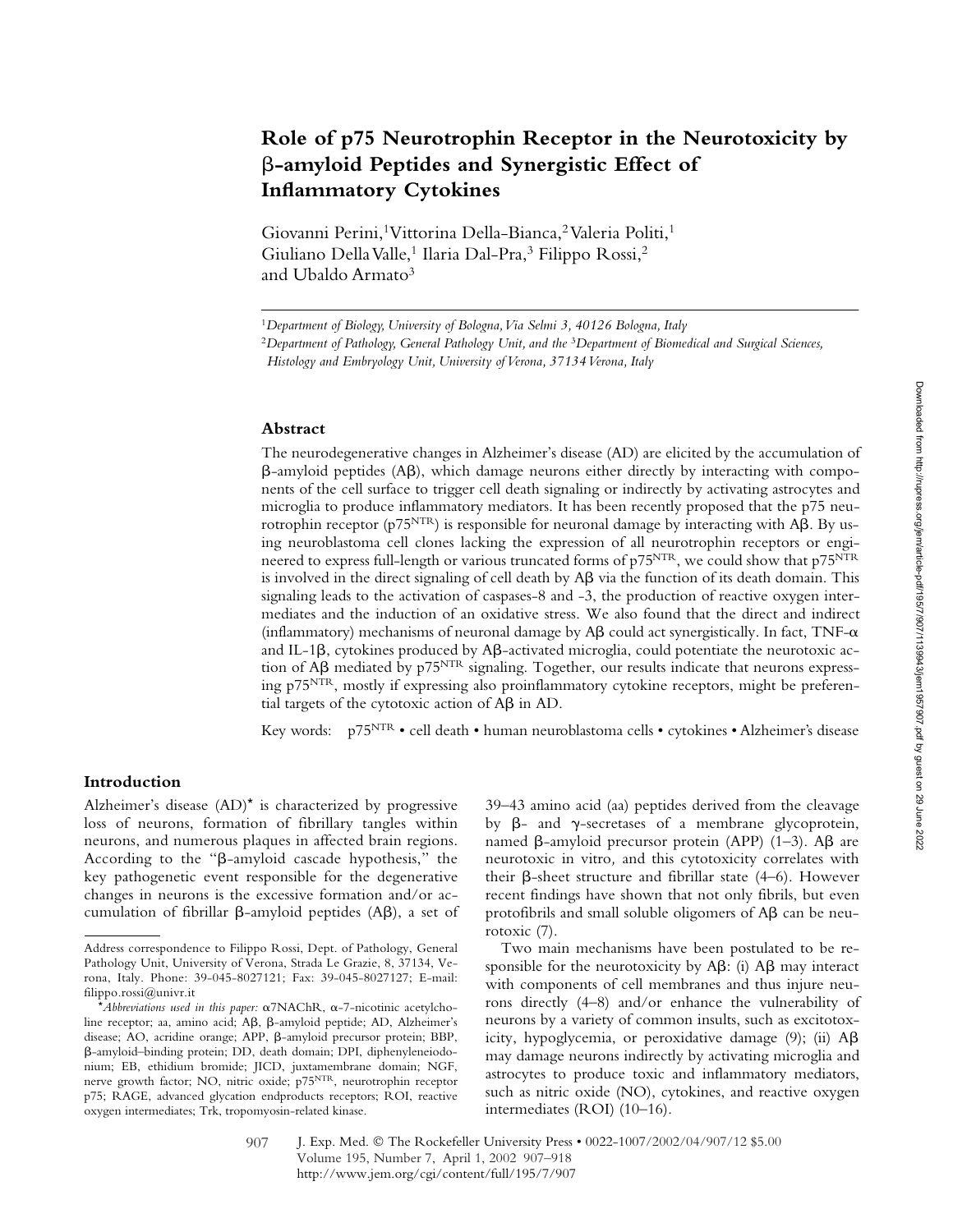The mechanisms by which  $\mathsf{A}\beta$  interact with the cell surface remain to be clarified. Besides interacting with phospholipids of cellular plasmamembrane and forming selective cation channels and/or disrupting membrane integrity by virtue of their lipophilic nature  $(17-19)$ , A $\beta$  bind to a variety of cell surface receptors, such as scavenger receptors (13) and  $NH<sub>2</sub>$ -formylpeptide receptor 2 in microglia (20), advanced glycation end products receptors (RAGE) in neurons and microglia (21), serpin-enzyme complex receptor (22),  $\alpha$ -7-nicotinic acetylcholine receptor ( $\alpha$ 7NAChR) (23), neurotrophin receptor p75 (p75 $NTR$ ) (24-25), amyloid precursor protein (APP) (26) and a  $\beta$ -amyloid binding protein (BBP) containing a G protein-coupling module (27) in neurons. Some of these binding interactions (21, 23–27) have been correlated with the direct neurotoxicity of Aß. The multiplicity of the receptors involved raises the problem of the specificity of their interactions with  $A\beta$  and active roles in signaling cell death.

p75NTR binds NGF and the other neurotrophins (28) and belongs to the family of death receptors (29, 30). In recent years, several groups have shown that p75NTR mediates both ligand-dependent and ligand-independent apoptosis (31-37) including that by  $\mathsf{AB}$  (24, 25). Furthermore, the cholinergic neurons of the basal forebrain, which are early and severely affected in AD, express high levels of p75NTR, whereas the cholinergic neurons of the brainstem, which do not express p75NTR, remain undamaged (38-40). However, despite the data showing that p75<sup>NTR</sup> binds  $\mathsf{AB}(24, 25)$ , it is not known whether this receptor directly partakes to the cell death signaling or functions as a cellular anchor for the interaction between  $A\beta$  and the cell membrane, an interaction that would allow for the toxic activity of A $\beta$  independently of any p75<sup>NTR</sup> activation.

p75NTR is endowed with an independent signaling capacity (33, 41, 42). The cytoplasmic region of p75NTR contains a putative death domain (DD) and a juxtamembrane intracellular domain (JICD). The DD exhibits similarities and differences with respect to the DDs of TNFR and Fas (43–45), and these structural differences would result in different mechanisms of recruitment and signaling by the p75NTR DD with regard to the self association of receptor moieties and their interaction with other cytoplasmic factors (46–49). The JICD would be able to interact with cytoplasmic adaptor proteins and to signal cell death (46, 49– 52). Notwithstanding these findings, the exact functions of the two regions of the intracellular domain of p75NTR remain to be understood.

In this work we have addressed two problems. On the basis of the previous findings by others that p75NTR is involved in the neurotoxicity by  $\mathsf{AB}$  (24, 25) we have investigated the mechanism of this involvement. To this purpose,  $A\beta$  were tested for the neuronal toxicity on a SK-N-BE neuroblastoma cell line devoid of all neurotrophin receptors, and on several SK-N-BE derived cell clones either expressing the full-length or truncated forms of p75NTR. Our results were that p75NTR plays a direct role in cell death by  $A\beta$  through the signaling function of the DD, the activation of caspase-8 and oxidative stress. The

second problem concerns the possibility of a synergistic cooperation between the direct and indirect (inflammatory) mechanisms of neuronal damage by  $A\beta$ . The results obtained indicate that this is the case because  $TNF-\alpha$  and IL-1 $\beta$ , cytokines produced by A $\beta$ -activated glial cells, could potentiate the p75<sup>NTR</sup>-mediated direct neurotoxic action of  $A\beta$ .

#### **Materials and Methods**

 $A\beta$ -Peptides. A $\beta$ (25–35), A $\beta$ (1–40), A $\beta$ (1–42), and A $\beta$ (35– 25) were from Bachem AG.  $A\beta(25-35)$  was dissolved at 1.5 mM in PBS,  $A\beta(1-40)$  at 1.5 mM in double-distilled water to be next diluted at 250  $\mu$ M in PBS, and A $\beta$ (1-42) at 500  $\mu$ M in doubledistilled water. Fibrillogenesis by  $A\beta(25-35)$  was rapid (minutes) at room temperature, whereas  $A\beta(1-40)$  and  $A\beta(1-42)$  required 5–6 d at 37°C. A $\beta$ (35–25) was dissolved as A $\beta$ (25–35), but did not form fibrils. Fibrillogenesis was monitored by thioflavine test (16) before the experiments. When  $\mathsf{A}\mathsf{B}$  were dissolved in DMSO they did not form fibrils and remain in solution.

*p75NTR and Tropomyosin-related Kinase A Constructs.* The construct encoding for the wild-type (wt)  $p75^{NTR}$  (pCEP4 $\beta$ -p75) was generated by cloning the full-length human p75<sup>NTR</sup> cDNA into the PvuII site of the  $pCEP4\beta$  mammalian expression vector which carries the *hygro* resistance gene (see Fig 1 A; Invitrogen). The  $p75\Delta D$ D mutant, lacking aa from 352 to 427, was generated according to Hantzopoulos (53). The other deletion mutants p75 $\triangle ECD$ , p75 $\triangle ICD$ , and p75 $\triangle I$ JICD were obtained by PCR using specific primers and cloning the respective products into the pCEP4 $\beta$  vector. Tropomyosin-related kinase (Trk)A expression plasmid was obtained by inserting the full-length cDNA encoding for the human TrkA receptor (54) into the episomal expression vector pCEP9 $\beta$  which carries the *neo* resistance gene.

*Cell Clones.* The human neuroblastoma SK-N-BE cell line, which expresses neither p75<sup>NTR</sup> nor TrkA (BENTR-free) (34) was grown in RPMI 1640 medium (BioWhittaker) containing FBS (15% vol/vol; Life Technologies, Inc.), glutamine (2.0 mM), and gentamycin (50  $\mu$ g/ml) and transfected by the liposome technique (Lipofectin Reagent; GIBCO BRL) (55) with 10  $\mu$ g of each of the p75 constructs or with the TrkA codifying plasmid. As control BENTR-free cells were also transfected with the two empty vectors. Transfected cells were selected in complete medium containing either hygromycin (150  $\mu$ g/ml) or G418 (300 g/ml) (Roche Molecular Biochemicals). The antibiotic-resistant clones were characterized for expression of *wt* and mutated p75NTR proteins or the *wt* TrkA protein. The SK-N-BE derived cell clones generated were (see Fig. 1): (i) BEp75 expressing the full-length p75<sup>NTR</sup>; (ii) BEp75 $\Delta$ ECD lacking the four cysteinerich repeats of the extracellular domain (aa 36–230); (iii)  $BEp75\Delta ICD$  lacking the whole intracellular region (aa 280–427); (iv) BEp75 $\Delta$ DD, lacking the DD (aa 352–427); (v) BEp75 $\Delta$ JICD missing the intracellular JICD (aa 275–340); and (vi) BETrkA expressing the full-length TrkA protein. BETrkA was further transfected with the plasmid encoding the full-length  $p75<sup>NTR</sup>$  and derived cell clones (BEp75TrkA) were selected with both hygromycin and G418.

*Western Immunoblot and Immunocytochemistry Analysis.* Immunoblotting was used to test the cellular levels of the various forms of p75NTR and TrkA. Cells were lysed, fractioned by 8% SDS-PAGE and transferred onto nitrocellulose filters as described previously (34). Nitrocellulose filters were probed with one of the following antibodies: (i) anti-p75NTR 9992 polyclonal antiserum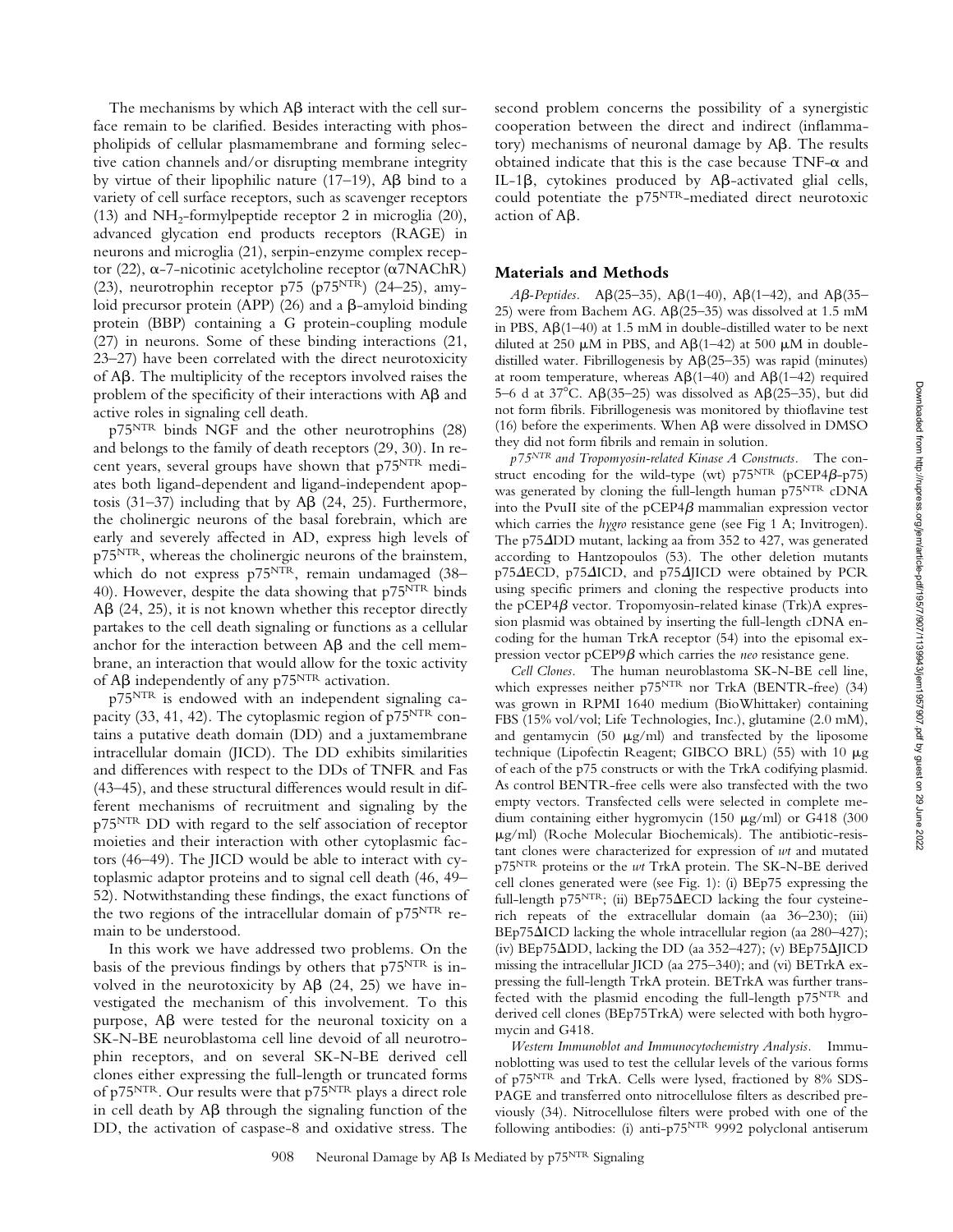raised against the intracellular region (provided by M.V. Chao, New York University School of Medicine, New York, NY) (see Fig. 1 B); (ii) anti-TrkA rabbit polyclonal antibody (Santa Cruz Biotechnology, Inc.). The p75<sup>NTR</sup> and TrkA proteins were detected with a HRP-conjugated secondary antibody (Amersham Pharmacia Biotech) and revealed by the ECL method (Amersham Pharmacia Biotech). The expression level of p75NTR in BEp75 cell clones was 3–5-fold higher than in PC12 cells (34). The localization in the plasmamembrane of the various p75NTR and TrkA proteins was detected immunohistochemically using either the mAb ME20.4 (a gift from M.V. Chao) raised against the p75NTR extracellular domain or polyclonal antiserum 9992 (see Fig. 1 C) or anti-TrkA rabbit polyclonal antibody as described previously (34).

*Experimental Protocol.* Cell clones were plated at 12,500 cells/ cm2 for microscopic analysis and at 30,000 cells/cm2 for MTS assay. At the onset of the experimental treatments, the growth medium was replaced with a fresh complete RPMI 1640 medium containing 1% (vol/vol) FBS. Cultures were then exposed for various times to (i)  $\text{A}\beta$  peptides (1–42 or 1–40 or 25–35) in fibrillary state, (ii) human recombinant nerve growth factor- $\beta$ (hrNGF- $\beta$ ) (Sigma-Aldrich), (iii) anti-human p75<sup>NTR</sup> mAb 8211 (Chemicon Int., Inc.) (56); or (iv) staurosporine (Calbiochem). In some instances, these treatments were also preceded by 2-h exposure to one of the following agents: Z-VAD-FMK (100  $\mu$ M; Calbiochem), a nonspecific inhibitor of caspases; Z-IETD-FMK (20  $\mu$ M; Calbiochem), a specific inhibitor of caspase-8; human recombinant TNF- $\alpha$  (10 ng/ml hrTNF- $\alpha$ ) or 20 ng/ml IL-1 $\beta$ (PeproTech EC Ltd.); or 100 nM diphenyleneiodonium (DPI) (Sigma-Aldrich). All the experiments throughout the work were performed by using 20  $\mu$ M A $\beta$ (25–35) or 5  $\mu$ M A $\beta$ (1–40) and  $\text{AB}(1-42)$  since, on the basis of preliminary experiments, these concentrations correspond to those giving the maximal cytotoxicity in our experimental conditions. However, the cytotoxic effect of  $A\beta$  started to be detectable at a rather low concentration of A $\beta$  ( $\sim$ 100 nM).

*Assessment of Cell Damage and Viability.* Cell damage was analyzed by means of epifluorescence microscopy after staining the cells with a solution 1:1 (vol/vol) of acridine orange (AO; filter setting for FITC) and ethidium bromide (EB; filter setting for rhodamine) (both at 0.1 mg/ml in PBS; Molecular Probes), a procedure that reveals both apoptosis and necrosis (57). Annexin V-FITC binding test (Roche Molecular Biochemicals) evaluated by epifluorescence microscopy was also used for the detection of apoptosis in cells treated with NGF or mAb 8211, according to the manufacturer's procedure. This test was not suitable for cell treated with  $\mathsf{A}\mathsf{B}$  since these peptides interact with the complex Annexin V-FITC giving a diffuse fluorescence at the microscopic analysis. Cell viability was also assessed by using an MTS (3-[4,5 dimethylthiazol-2-yl]-5-[3-carboxymethoxyphenyl]-2-[4-sulfophenyl]-2H-tetrazolium, inner salt) assay kit (Promega).

*Assay of Caspase Activity.* Cells were lysed in lysis buffer (10 mM Tris-HCl, pH 7.5, 10 mM NaH<sub>2</sub>PO<sub>4</sub>/Na<sub>2</sub>HPO<sub>4</sub>, 130 mM NaCl, 1% Triton X-100, 10 mM NaPPi). Cell lysates (30-50  $\mu$ g protein) were incubated for 90 min at  $37^{\circ}$ C with 20  $\mu$ M of fluorogenic substrate: caspase-3, Ac-DEVD-AMC or caspase-8, Z-IETD-AFC (both from BD PharMingen) according to the manufacturer's instructions.

*Expression of TNF and IL-1 Receptors.* BEp75 cell clones in suspension were first treated for 1 h at  $4^{\circ}$ C with primary mAb anti-TNFR55 H398 (donated by P. Scheurich, University of Stuttgart, Stuttgart Germany), mAb anti-TNFR75 utr-1 (Bachem; Peninsula Laboratories, Inc.) or mAb anti–IL-1RI (a gift from A.

Mantovani, Istituto Mario Negri, Milano, Italy). After cell washing, the secondary biotin-conjugated IgG (Sigma-Aldrich) was added for 30 min at 4°C, followed by several washings and addition of 10  $\mu$ l of streptavidin-phycoerythrin (Sigma-Aldrich). Cytofluorographic analysis was performed on a FACScan™ (Becton Dickinson) using CELLQuest™ software.

*Statistical Analysis.* Multiple data points were compared by one-way ANOVA test with posthoc Dunnett multiple comparison test. The interaction between A $\beta$  and TNF- $\alpha$  or IL-1 $\beta$  was determined by two-way ANOVA. All statistical tests were performed by SPSS 10 statistical package (SPSS, Inc.).

### **Results**

*Expression of p75<sup>NTR</sup> and the Cytotoxicity of*  $\overline{AB}$ *.* We first investigated the effect of these peptides on the BENTRfree cells (34), and on BEp75 (Fig. 1). Our results showed that A $\beta$ (25–35), A $\beta$ (1–40), and A $\beta$ (1–42) were able to induce cell death in BEp75 cells, while being totally harmless for BENTR-free cells (Fig. 2 and Table I) or BENTR-free cells transfected with an empty pCEP4 $\beta$  vector (data not shown). The morphologic assessment (Fig. 2) of cell damage showed that, in our experimental conditions,  $\mathsf{A}\mathsf{B}$  induced cell death via both apoptosis and necrosis, as reported previously  $(24, 58, 59)$ . A $\beta$  were toxic only in a fibrillar state, as previously shown (4–6). Reverse order  $A\beta$ were harmless (not shown).

We also investigated the role of NGF receptor TrkA by examining the effect of  $A\beta$  on cell clones expressing  $TrkA$ only (BETrkA), or on cell clones expressing both TrkA and full-length p75<sup>NTR</sup> (BEp75TrkA). The results (Table I) show that BETrkA clones were insensitive to the toxic action by A $\beta$ , whereas BEp75TrkA clones were sensitive to the action of  $\text{A}\beta$  to the same extent as were BEp75 clones.

The cytotoxic effect of  $A\beta$  was further verified using MTS reduction test. The data in Fig. 3 show that the MTS assay gave results similar to those obtained by using the double-staining epifluorescence method.

*Signaling for Cell Death Induced by*  $A\beta$  *via p75<sup>NTR</sup>.* Our results show that the toxicity by  $A\beta$  was associated with the activation of both caspase-8 and caspase-3 in BEp75 cells (Fig. 4 A). A role for these caspases in A $\beta$ -induced, p $75^{NTR}$ mediated cell death was further supported by the finding (Fig. 4 B) that  $A\beta$  neurotoxicity was prevented by Z-VAD-FMK, a nonselective inhibitor of caspases, and by Z-IETD-FMK, a specific inhibitor of caspase-8. In the same experiments, the cell death induced by staurosporine, a well known protein kinase inhibitor that induces apoptosis, (Fig. 4 B) was prevented by the unspecific inhibitor of caspases, but could not be suppressed by the inhibitor of caspase-8. The cytotoxic effect by  $\mathsf{A}\mathsf{B}$  was also prevented by DPI (Fig. 4 B), an inhibitor of oxygen-free radicals forming NADPH oxidase and of other flavoprotein dehydrogenases (16) indicating that  $p75<sup>NTR</sup>$ -mediated cell death induced by A $\beta$  was associated with the activation of ROI sources and oxidative stress.

*The Extracellular Region of p75NTR Is Necessary for the Cytotoxic Effect.* Two mechanisms might be responsible for the role of p75 $^{\mathrm{NTR}}$  in the cytotoxicity by A $\beta$ : (i) p75 $^{ \mathrm{NTR}}$  is per-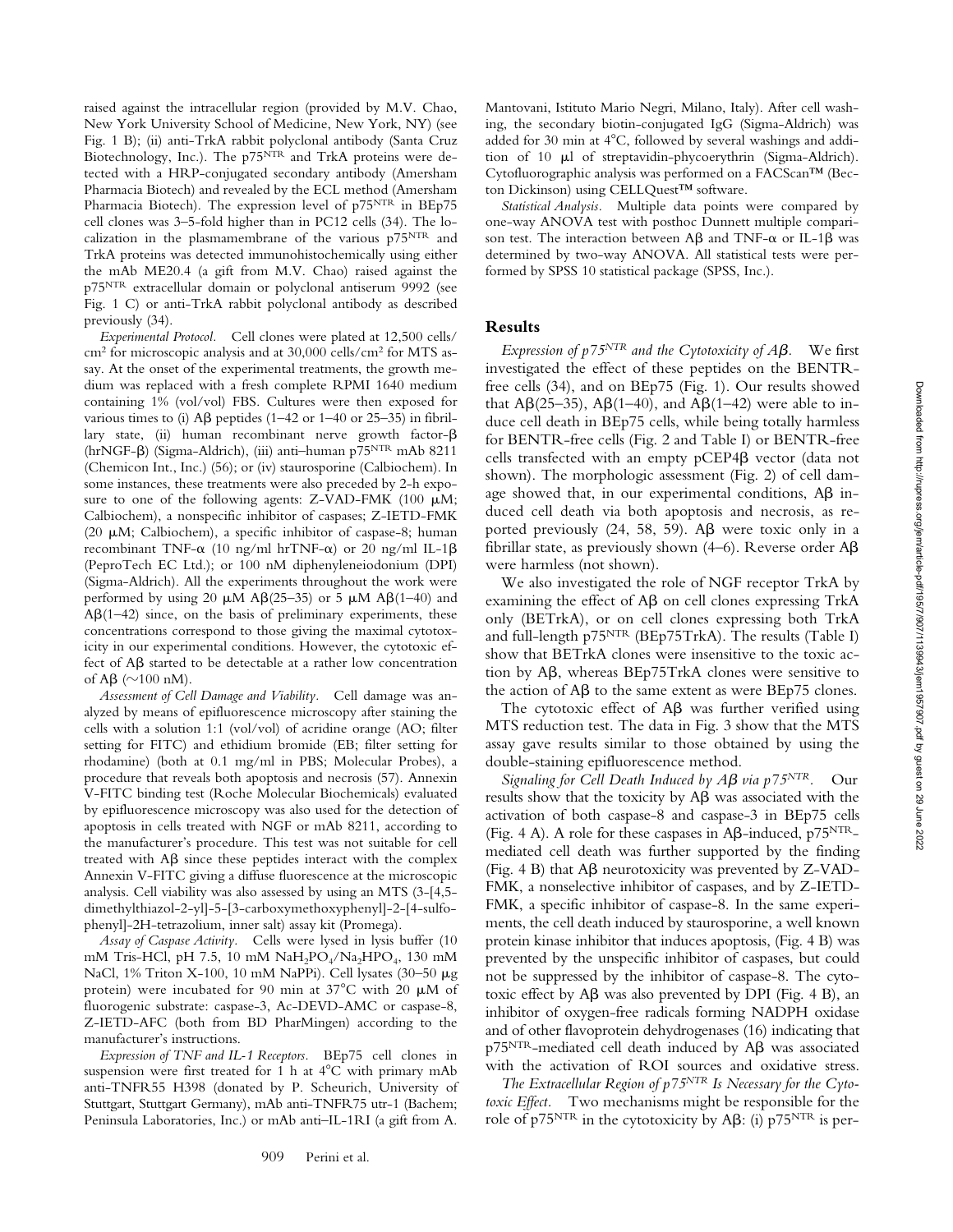



 $A1$ 

 $B1$ 



## **BENTR-free**

BEp75









Control





**Figure 1.** Expression of p75NTR in SK-N-BE neuroblastoma clones. (A) Schematic depiction of the full-length and truncated p75NTR proteins expressed in transfected SK-N-BE clones. Specifically, p75NTR, fulllength receptor; p75ECD, p75 lacking the extracellular region (aa 36–230);  $p75\Delta ICD$ ,  $p75$ lacking the whole cytoplasmatic region (aa 280–427); p75 $\Delta$ DD, p75 lacking the intracellular DD (aa 352–427); p75JICD, p75 lacking the cytoplasmic JICD (aa 275–340). TM, transmembrane region. (B) p75<sup>NTR</sup> protein levels (Western blot analysis) in BENTR-free cell clones transfected with different constructs of p75<sup>NTR</sup>. (C) Localization of the p75NTR protein at the plasmamembrane by immunostaining with 9992 antiserum in BENTRfree, BEp75, BEp75 $\triangle ECD$ , BEp75 $\Delta$ DD, and BEp75 $\Delta$ JICD cell clones, and with mAb  $ME20.4$  in  $BEp75\Delta ICD$  cell clones; the detection was performed by Cy3-conjugated anti– rabbit IgG or anti–mouse IgG; nuclei are blue-stained with DAPI.

**Figure 2.** Epifluorescence microscopic analysis of cell damage by  $A\beta$ .  $(A1)$  and (A2) BENTR-free cells, untreated and treated for 24 h with  $\text{A}\beta(25-35)$  (20  $\mu$ M), respectively. (B1) and (B2) BEp75 cells, untreated and treated for 24 h with  $A\beta(25-35)$ (20  $\mu$ M), respectively. A pale green nuclear fluorescence by AO identifies still normal cells. A dazzling yellow nuclear fluorescence by AO (arrowheads) reveals the progressive chromatin condensation, collapse, and marginalization proper of apoptosis. A vivid red fluorescence of chromatin remnants by EB (arrows) denotes cells, whose membrane integrity was lost as the death process shifted from apoptosis to necrosis.  $+$ , mitosis.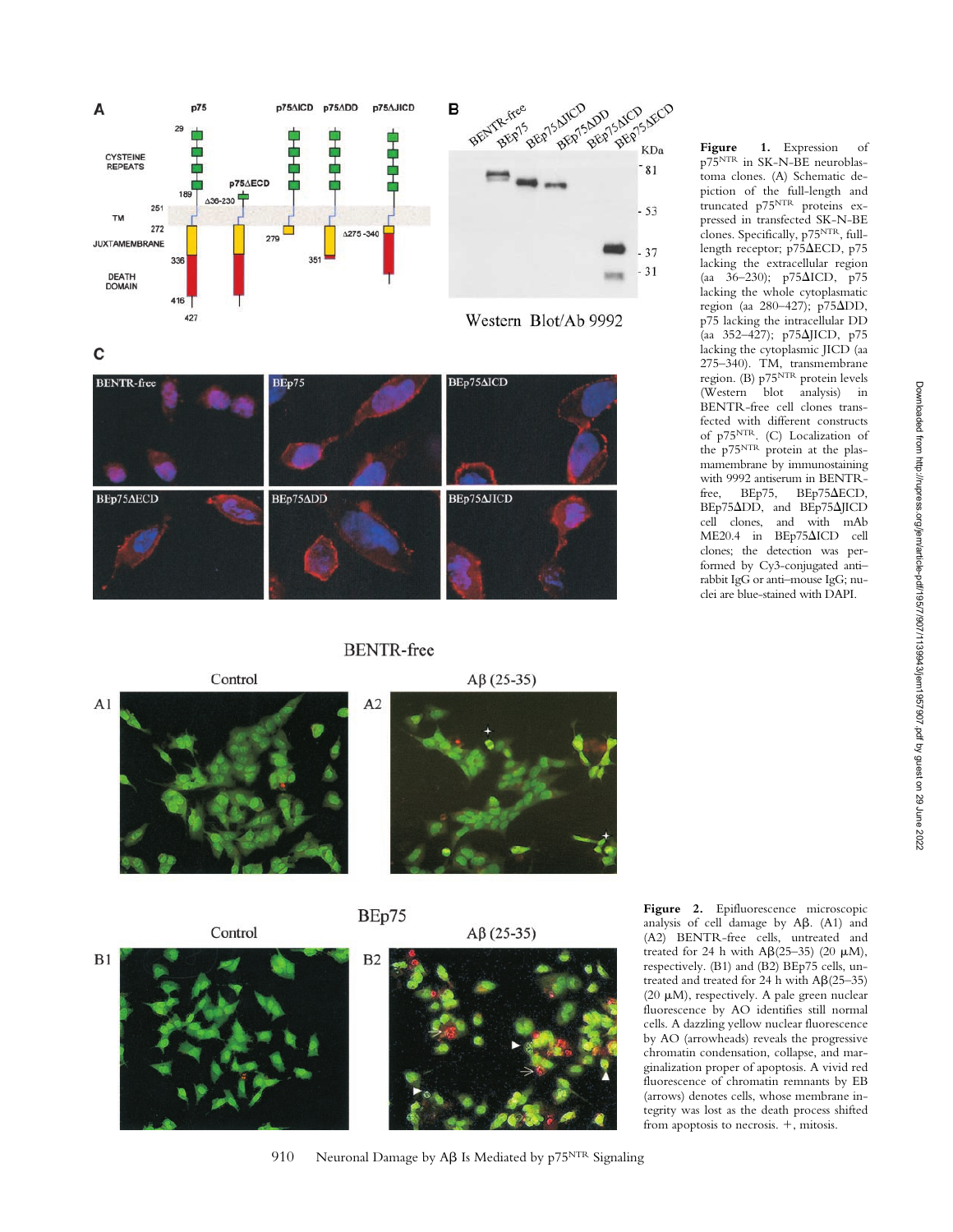|                 | BENTR-free                 |                    | BEp75                      |                             | BEp75TrkA         |                        |
|-----------------|----------------------------|--------------------|----------------------------|-----------------------------|-------------------|------------------------|
|                 | 24 h                       | 48 h               | 24 h                       | 48 h                        | 24 h              | 24 h                   |
| Controls        | $5.9 \pm 2.6^{\circ}$ (18) | $7.8 \pm 2.6$ (18) | $8.2 \pm 2.2$ (62)         | $9.2 \pm 2.4$ (20)          | $5.3 \pm 2.5$ (3) | $10.3 \pm 2.1$ (3)     |
| $A\beta(25-35)$ | $5.2 \pm 2.6$ (12)         | $6.2 \pm 2.8$ (12) | $29.7 \pm 4.5^{b}$ (65)    | $34.0 \pm 4.8^{\circ}$ (14) | $7.1 \pm 3.1$ (5) | $28.5 \pm 6.3^{b}$ (5) |
| $A\beta(1-40)$  | $5.6 \pm 2.3$ (5)          | $5.5 \pm 2.8$ (4)  | $27.6 \pm 2.3^{b}$ (5)     | $33.2 \pm 6.2^b$ (4)        |                   |                        |
| $A\beta(1-42)$  | $5.6 \pm 1.6$ (5)          | $7.3 \pm 1.8$ (4)  | $30.0 \pm 2.5^{\circ}$ (3) | $30.9 \pm 2.2^b$ (4)        |                   |                        |

Table I. Cell Death Induced by A<sub>B</sub> Peptides

Cells were treated with  $\text{AG}(25-35)$  (20  $\mu$ M),  $\text{AG}(1-40)$  (5.0  $\mu$ M), or  $\text{AG}(1-42)$  (5.0  $\mu$ M) and cell death was assessed by epifluorescence microscopy after 24 and 48 h.

a The values express percentages of cell death and are means SD of the experiments indicated within brackets.

 $bP < 0.001$  with respect to the controls of the corresponding time point.

missive for or potentiates the cytotoxicity by  $\mathsf{A}\mathsf{B}$ , as in the case of excitotoxicity (60); alternatively, (ii)  $p75<sup>NTR</sup>$  is directly involved in cell death after the binding of  $AB$  (25, 26). The validity of the latter mechanism is supported by the results obtained by using  $BEp75\triangle ECD$  cells expressing a p75NTR truncated in the extracellular region. In the mature receptor, this region is composed by four 40 aa cysteine-rich repeats, the second and the fourth are believed to be the binding sites for NGF and is linked to the membrane-spanning region by a 61 aa segment rich in proline, serine and threonine residues (61). Previous results showing that NGF could displace  $\mathbf{A}\boldsymbol{\beta}$  bound to p75<sup>NTR</sup>-transfected cells (24) or to neurons spontaneously expressing  $p75<sup>NTR</sup>$ only (25) led to the conclusion that  $\mathsf{AB}\mathsf{bind}$  to the extracellular region of p75NTR. The results show (Fig. 5) that  $BEp75\triangle ECD$  cells, expressing a p75<sup>NTR</sup> lacking the four cysteine repeats of the extracellular region (Fig. 1), were unaffected by the treatment with A $\beta$ , indicating that A $\beta$ interact with and require the extracellular region of p75<sup>NTR</sup> to exert their neurotoxic effect.

Furthermore we treated BENTR-free, BEp75, or BEp75 $\Delta ECD$  cell clones with NGF or the mAb 8211, which interacts with the binding site of NGF (56). The results (Fig. 5) show that NGF or mAb 8211 induced cell death in BEp75, but not in BENTR-free or  $BEp75\Delta ECD$  clones. The morphological aspects of the

cell damage examined by means of the double staining with AO and EB were similar to those by  $\mathsf{A}\mathsf{B}$  (Fig. 6 A). Furthermore the cells treated with NGF or mAb 8211 appeared Annexin V-positive indicating the presence of an apoptotic process (Fig. 6 B). The signals for cell death triggered by the binding of NGF or mAb 8211 to the extracellular region of  $p75<sup>NTR</sup>$  appear to be similar to those triggered by the binding of  $A\beta$ . In fact, also the cell death by NGF or mAb 8211 was inhibited by Z-VAD-FMK, a nonspecific inhibitor of caspases, by Z-IETD-FMK, the specific inhibitor of caspase-8, and by DPI, an inhibitor of ROI-forming NADPH oxidase and other flavin-dehydrogenases (Fig. 4 B).

To clarify the relations between the mechanisms of p75<sup>NTR</sup> activation by Aβ, NGF or mAb 8211, we investigated the effect of A $\beta$  in BEp75 cells, whose p75<sup>NTR</sup> receptor had been previously occupied by NGF or mAb 8211. The results (Fig. 5) show that  $A\beta$ , NGF, or mAb 8211 exerted cytotoxic activities of comparable magnitude when added each by itself, but when given serially — mAb 8211 or NGF first and  $A\beta$  next — their cytotoxic effects were neither additive nor synergistic. These findings suggest that A $\beta$ , NGF, and mAb 8211 act via a similar mechanism by binding the same or closely related sequences of the extracellular region of p75NTR and thereby triggering an alike activation of the receptor.



**Figure 3.** Cell death analysis by MTS assay. BENTRfree and BEp75 cells were treated with  $A\beta(25-35)$  (20  $\mu$ M), or A $\beta$ (1–42) (5.0  $\mu$ M) for 48 h, then evaluated for cell viability as compared with untreated controls. Data are means  $\pm$ SD of four experiments.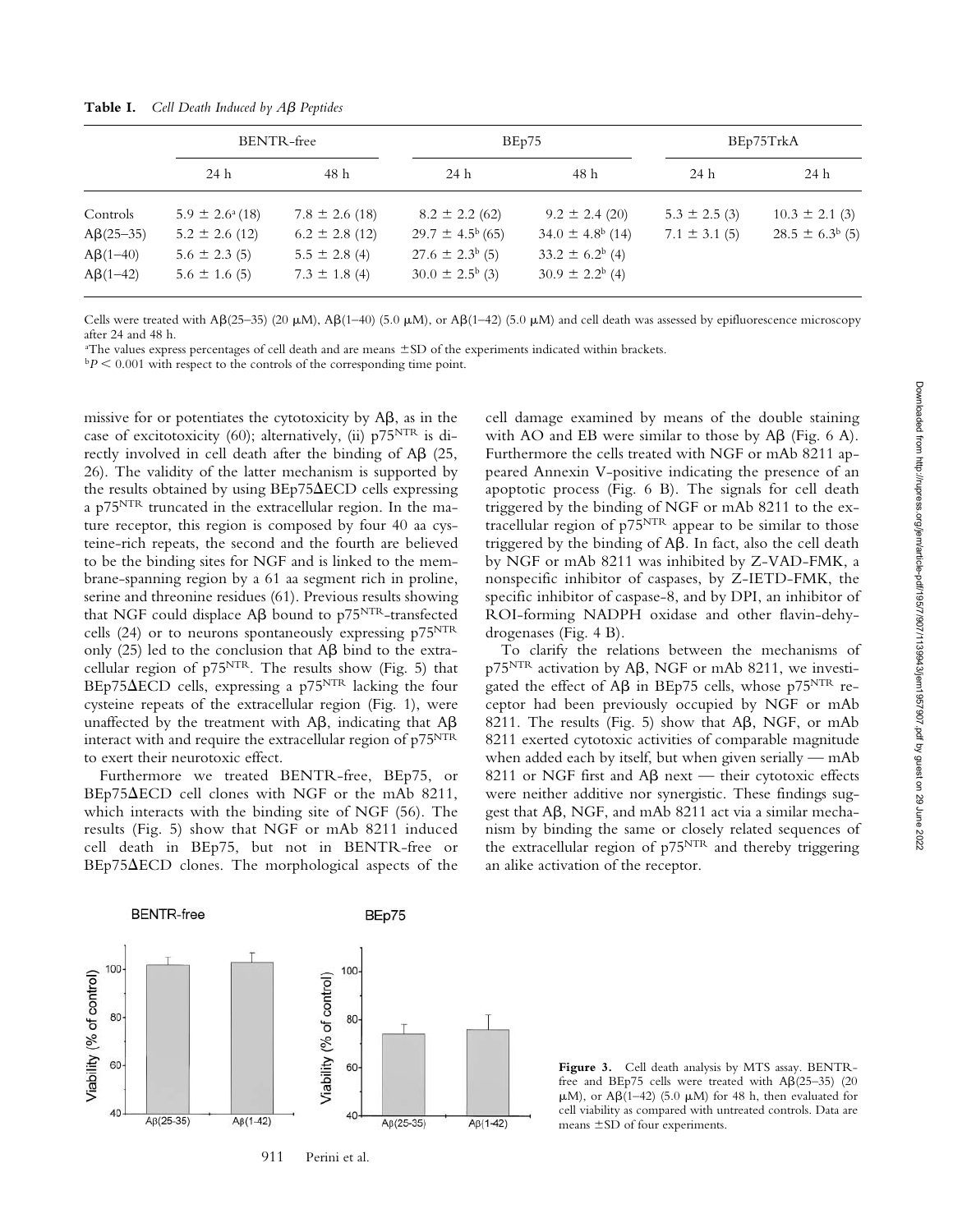

Figure 4. Metabolic features of cell death induced by A $\beta$ . (A) Time course of the activation of caspases-8 and -3 as induced by a treatment with A $\beta$ (25–35) (20  $\mu$ M). Results shown are means  $\pm$ SD of four experiments. (B) Effect of Z-VAD-FMK (100  $\mu$ M), a nonspecific inhibitor of caspases, of Z-IETD-FMK (20  $\mu$ M), a specific inhibitor of caspase-8, and of DPI (100 nM), an inhibitor of ROI-forming NADPH oxidase and other flavoprotein dehydrogenases, on the cytotoxic activity by  $A\beta(25-$ 35) (20  $\mu$ M), A $\beta$ (1–42) (5.0  $\mu$ M), NGF (10 nM), mAb 8211 (5.0  $\mu$ g/ ml), and staurosporine (200 nM) in BEp75 cells. Data are reported as means  $\pm$  SD of three to four experiments (mAb 8211, two experiments).

*Role of the Intracellular Region of p75NTR in the Cytotoxicity* by A $\beta$ , mAb 8211, and NGF. The results so far presented, showing that  $A\beta$  are cytotoxic by binding to the extracellular region of p75NTR, raise the problem whether

 $\mathsf{A}\mathsf{B}\text{-}$ binding activates p $75^\mathrm{NTR}$  and triggers cell death via the receptor's intracellular region, or uses p75NTR as an anchor allowing the induction of cell damage via other mechanisms. To solve this problem, we investigated the effect of Aß on BEp75 $\Delta$ ICD cell clones expressing a truncated p75<sup>NTR</sup> devoid of the entire intracellular region (Fig. 1). The results (Fig. 5) show that these cells were insensitive to the toxic effects of  $A\beta$ , NGF, or mAb 8211, indicating that p75NTR directly participates to the cell damage by these ligands via the signaling function of its intracellular region.

We next investigated the roles played in p75<sup>NTR</sup>-dependent cell death by the DD and the JICD domains. In spite of many studies (41, 46–52), the respective functions of these two domains remain unclear. We challenged with Aβ, mAb 8211, or NGF BEp75ΔDD cell clones expressing a truncated p75NTR devoid of the largest part of the DD (Fig. 1). The results (Fig. 5) show that these cells were insensitive to the toxic actions of  $A\beta$ , mAb 8211, or NGF, demonstrating that the ligand-induced p75NTR-mediated cell death does require the function of the DD. As a control, we found that staurosporine could induce cell death in all the cell clones expressing various truncated forms of p75NTR (Fig. 5), indicating that these clones remained susceptible to apoptogenic agents, whose activity is independent of p75NTR signaling. To understand the role of the juxtamembrane region, we treated BEp75 $\Delta$ JICD cell clones expressing a truncated p75NTR lacking the whole  $JICD$  with A $\beta$ , mAb 8211, or NGF (Fig. 1). The results (Fig. 5) show that these cells were sensitive to the cytotoxic effects of all three ligands, just as BEp75 cells were, indicating that the function of the JICD is not involved in the death signaling triggered by such agonists. Here it is worth noting that, in the absence of agonists,  $BEp75\Delta IICD$  clones exhibited a far higher level of spontaneous mortality than did all the other clones we tested (Fig. 5).

*TNF-* $\alpha$  *and IL-1* $\beta$  *Synergize with the A* $\beta$  *Neurotoxicity Mediated by p75NTR.* Several studies have reported that in AD, besides a direct effect of  $\mathsf{A}\mathsf{B}$  on neurons, cell damage is due also to an inflammatory reaction mainly correlated with the activation of microglia and astrocytes by  $AB$  to produce inflammatory mediators, including NO, ROI, IL-1 $\beta$ , IL-6, TNF- $\alpha$ , and monocyte chemoattractant protein 1 (10–16). The role of TNF in brain injury and neurodegenerative diseases is still controversial (62–65). Since neurons within AD plaques are attacked by  $\mathsf{A}\mathsf{B}$ , TNF- $\alpha$ , and other cytokines, we investigated the effects of  $TNF-\alpha$  on the A $\beta$ -induced p $75^{NTR}$ -mediated neurotoxicity. For this purpose we pretreated with this cytokine and then with AB(25-35) BEp75 cell clones, which express TNF receptors (Fig. 7 A). The results show that (i) TNF- $\alpha$  by itself exerted a slight cytotoxic action and could synergistically potentiate the toxic effect by  $\mathsf{A}\mathsf{B}$  (Fig. 7 B); (ii) the effects of both TNF- $\alpha$  by itself and TNF- $\alpha$  plus A $\beta$  were inhibited by the inhibitor of caspase-8, Z-IETD-FMK (20  $\mu$ M; Fig. 7 C).

To understand if the synergistic effect is specific of TNF- $\alpha$  we investigated the activity of IL-1 $\beta$ , another cy-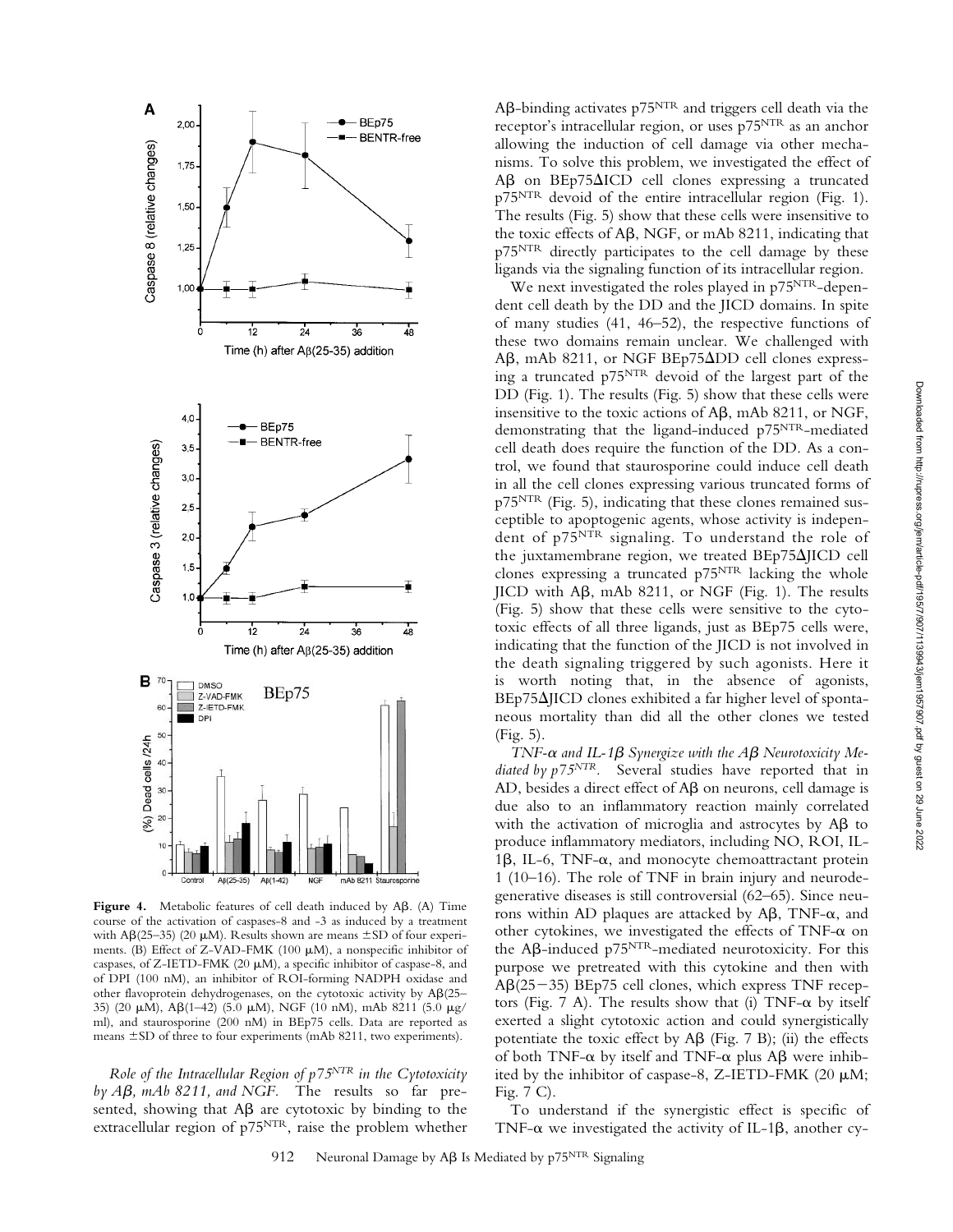

**Figure 5.** Effect of  $\mathbf{A}\boldsymbol{\beta}$  and  $p75^{NTR}$  agonists on cell death in neuroblastoma cell clones expressing different forms of p75NTR. BENTR-free cells lacking all the neurotrophin receptors and clones derived from them expressing the full length (BEp75) or differently truncated forms of p75NTR (compare with Fig. 1) were treated with  $A\beta(25-35)$  (20  $\mu$ M),  $A\beta(1-42)$  (5.0  $\mu$ M), NGF (10 nM), or mAb 8211 (5.0  $\mu$ g/ml) and staurosporine (100 nM) for 24 h. The results of these experiments are reported as means  $\pm$ SD of 5–10 experiments. In the case of BENTR-free cells and BEp75 cells the effects are also shown of a 2 h pretreatment with NGF (10 nM) or mAb  $8211$  (5.0  $\mu$ g/ml) followed by A $\beta$ (25–35) (20  $\mu$ M). The results are reported as means  $\pm$ SD of three or five experiments when the pretreatment was made with mAb 8211 or NGF, respectively.

tokine produced by microglia activated by  $A\beta$ . After assessing that BEp75NTR cells express the receptor IL-1Rl (Fig. 7 A) we treated the cell with this cytokine and then with A $\beta$  (25–35). The results show (Fig. 7 C) that IL-1 $\beta$ did not exert by itself a cytotoxic action but synergistically potentiated A $\beta$ . Again, even the effect of IL-1 $\beta$  plus A $\beta$ was inhibited by the inhibitor of caspase-8, Z-IETD-FMK  $(20 \mu M)$ .

#### **Discussion**

In this work, we addressed two problems, i.e., the role of p $75^{NTR}$  in the direct mechanism of cell damage by A $\beta$ , and the possibility that the direct and the indirect (inflammatory) mechanisms of neuronal damage be correlated and, somehow, coworking.

I. The rationale of the first problem is based on the findings that A $\beta$ -induced cell damage associates with the presence of p75NTR on the cell surface (24–25). We first confirmed (Table I) these findings by using an experimental model consisting in the treatment with  $\text{A}\beta$  of BENTRfree cell clones devoid of all the neurotrophin receptors and of BEp75 cell clones expressing full-length p75NTR.

Once we confirmed that p75<sup>NTR</sup> is necessary for the toxic action of  $A\beta$ , we tried to clarify the mechanism by which p75<sup>NTR</sup> works. Three findings demonstrate that the first step of this mechanism is the interaction of  $\mathsf{A}\mathsf{B}$  with the external region of this receptor. (i) Consistently with the previous findings by others  $(24, 25)$  that A $\beta$  bind to  $p75<sup>NTR</sup>$ , BEp75 $\triangle ECD$  cells, which are devoid of the four cysteine-rich repeats of the extracellular region of the receptor, were insensitive to the cytotoxic action of  $\mathsf{A}\mathsf{B}$ ; (ii)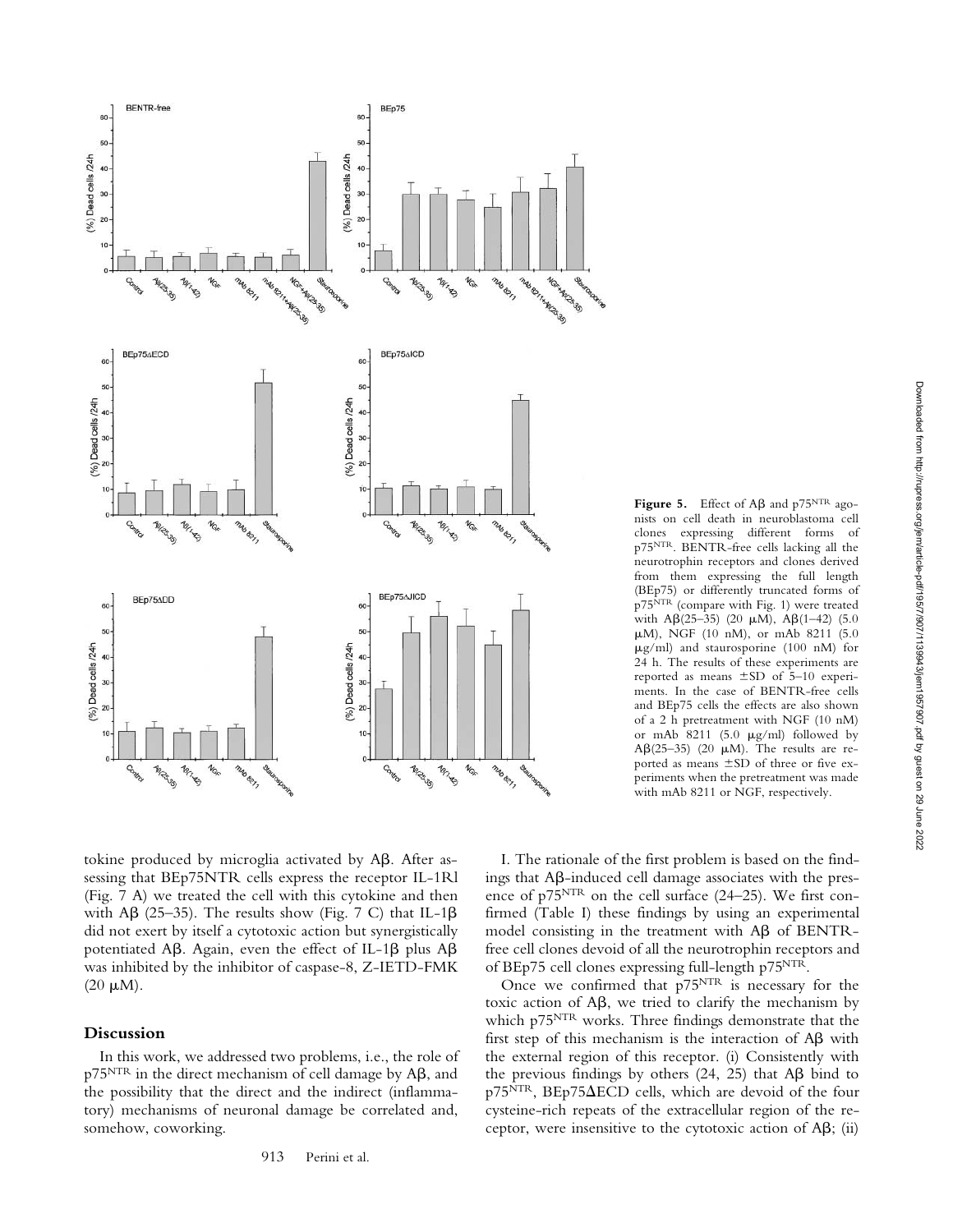#### Α Control

**NGF** 



**Figure 6.** Epifluorescence microscopic analysis of cell damage by NGF and mAb 8211. BEp75 cells untreated and treated for 24 h with NGF (10 nM) or mAb 8211 (5.0  $\mu$ g/ml) (A) stained with OA plus EB (for details see Fig. 2), or (B) with Annexin V-FITC plus propidium iodide. (C) Phase contrast images corresponding to those in B.

NGF and mAb 8211, which interacts with the region including the binding site of NGF, mimicked the cytotoxic effect of A $\beta$  in BEp75 cells expressing the full-length  $p75<sup>NTR</sup>$ , but were harmless for BEp75 $\Delta ECD$  cells, whose p75NTR lacks the four cysteine-rich repeats; and (iii) the pretreatment of BEp75 cell clones with NGF or mAb 8211 did not elicit any additive toxic effect by A $\beta$ , likely due to an hindrance to the binding of  $A\beta$ , as suggested by previous results showing that NGF displaced bound  $\mathsf{A}\mathsf{B}$  from  $p75<sup>NTR</sup> (25, 26)$ .

We do not know what is the precise domain of the extracellular region of p75NTR responsible for the binding of  $\Delta\beta$ . The fact that  $\Delta\beta$  bind different and structurally unrelated receptors (13, 20–27) might suggest that such interactions occur in nonspecific ways (66) and that the binding of  $\rm A\beta$  to p $\rm 75^{NTR}$  takes place in a manner differing from the recently described interaction between NGF and p75<sup>NTR</sup> (67). This raises the problem of whether the binding between fibrillar A $\beta$  and p $75^\mathrm{NTR}$  might activate this receptor or only permit the tethering of  $\mathsf{A}\mathsf{B}$  to the cell membrane and its subsequent toxic activity independently of any activation of p75<sup>NTR</sup>. The finding that  $BEp75\Delta ICD$  cells, retaining the extracellular binding region but lacking the whole intracellular region, were insensitive to the action of Aß clearly demonstrates that, in our experimental model, cell death by A $\beta$  requires the activation of p75<sup>NTR</sup> and its signaling via the intracellular region. The two main portions of the intracellular region are the DD and the JICD but the functions of these domains are not yet understood. Recently, various factors have been identified that interact with different sequences of the intracellular region of

p75NTR and are thus potentially involved in signal transduction, i.e., TRAF family proteins, of which TRAF-2 interacts with the helical COOH-terminal region corresponding to the DD, and TRAF-4 and TRAF-6 interact with the JICD region (46, 50); FAP-1, which binds to the intracellular region at a COOH-terminal Ser-Pro-Val residue (47); NRIF, which interacts with two discrete sequences, the JICD and the DD (49); SC-1, a zinc finger protein (51), and NRAGE (52), both of which bind to the JICD region; and NADE (48), RhoA (68) and RIP2 (69) which bind to the DD. Some data indicate that the JICD region, but not the DD, is required for neuronal death in an experimental model, in which a ligand-independent kind of apoptosis is induced by an overexpressed p75<sup>NTR</sup> (41). We have investigated whether the JICD region were involved in cell death by  $\mathsf{A}\mathsf{B}, \mathsf{NGF}, \text{or mAb 8211, and our}$ results show (Fig. 5) that this is not the case, because all the three agonists were toxic for  $BEp75\Delta IICD$  cells expressing a JICD-devoid p75NTR. The reasons for the discrepancy between our results and those of others (41) remain to be investigated. The different experimental conditions, i.e., a ligand-independent apoptotic stimulus in p75NTR-overexpressing cells (41), and, as in our case, ligand-dependent apoptotic stimuli in cells overexpressing p75NTR along with the specific composition of p75<sup>NTR</sup> interactors within these cells, could be responsible for such a discrepancy. Interestingly, in 1% serum medium, BEp75 $\Delta$ JICD cell clones, expressing a p75NTR devoid of most of the JICD, exhibited a spontaneous greater mortality than BEp75 cell clones. This indicates that, under our experimental conditions, the JICD is necessary for the optimal survival of BEp75 cells.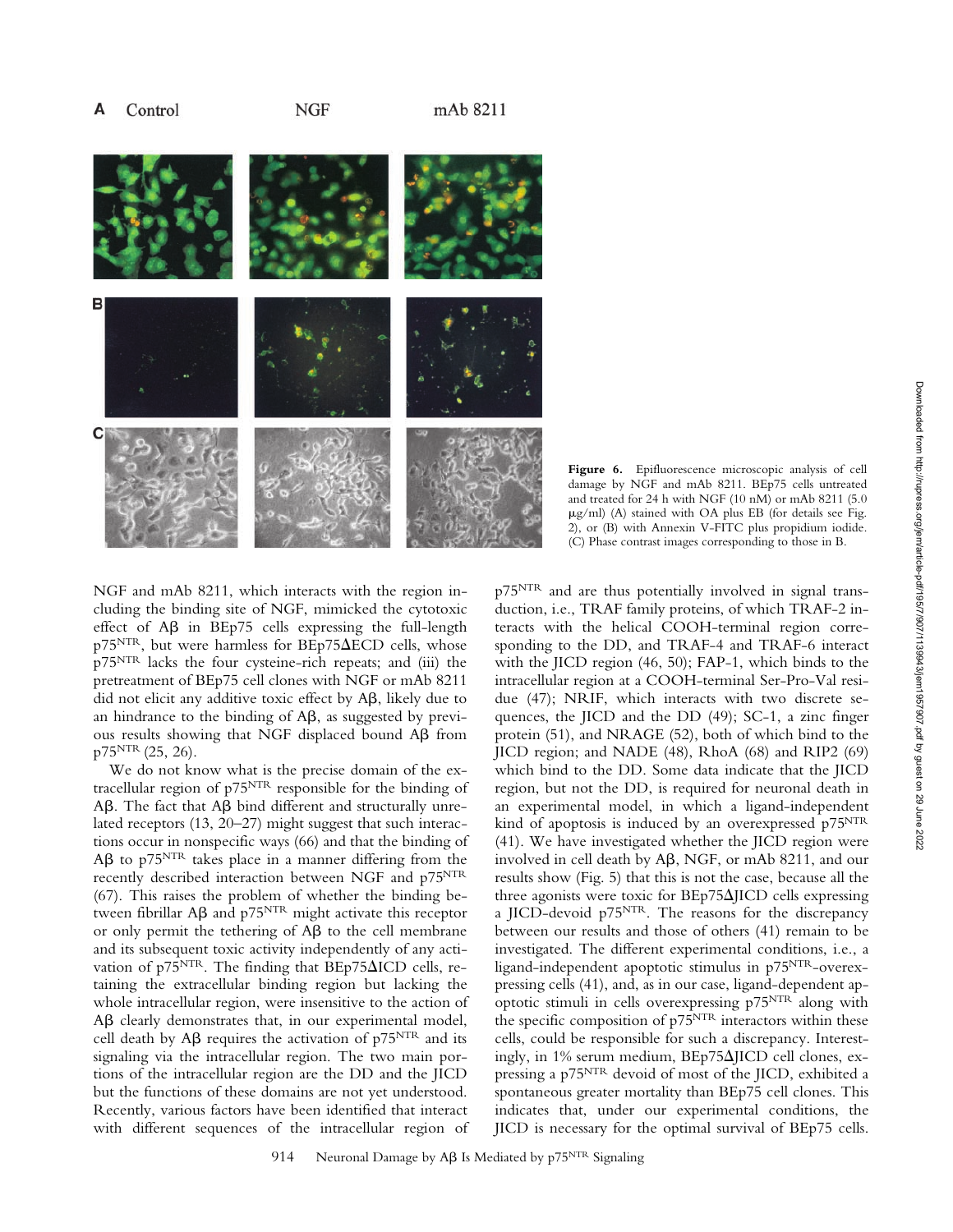

Figure 7. Potentiation by TNF- $\alpha$  and IL-1 $\beta$  of the cytotoxic activity of A $\beta$ . (A) Flow cytometric analysis of cell surface expression of TNF- $\alpha$ and IL-1 $\beta$  receptors: (a) fluorescence intensity of cells stained only with the secondary antibody; (b) with mAb utr-1 against TNFR75; (c) with mAb H398 against TNFR55; (d) with mAb 8211 against p75<sup>NTR</sup> as positive control; (e) with mAb against IL-1RI. (B) Synergistic effect of TNF- $\alpha$  on the cytotoxicity of A $\beta$ (25-35) (20  $\mu$ M). Data are means  $\pm$ SD of three experiments. (C) Effect of IL-1 $\beta$  and TNF- $\alpha$  in the presence or absence of Z-IETD-FMK (20  $\mu$ M). Data are means  $\pm$ SD of 11 experiments in the absence and of three in the presence of Z-IETD-FMK with TNF- $\alpha$  with and without A $\beta$  and of five experiments in the absence and three in the presence of Z-IETD-FMK with IL-1 $\beta$  with and without A $\beta$ . TNF- $\alpha$  vs. control,  $*P < 0.05$  ( $n = 11$ ); \*\*(A $\beta$ [25–35] + TNF- $\alpha$  vs. A $\beta$ [25 -35]),  $P < 0.001$  ( $n = 11$ ); (A $\beta$ [25–35] + IL-1 $\beta$  vs.  $\mathsf{AB}[25 - 35]$ ),  $P \le 0.001$  ( $n = 5$ ); TNF- $\alpha + Z$ -IETD vs. TNF- $\alpha$ ,  $P \le$ 0.05 ( $n = 3$ ); #positive interaction (synergism) versus null interaction (additive effect) of the two factors,  $P \le 0.001$  ( $n = 11$  for TNF- $\alpha$  and  $n = 5$  for IL-1 $\beta$ ).

915 Perini et al.

Regarding the role of the DD of p75NTR, our results show that this domain is necessary for the cell death induced by Aβ. In fact, BEp75 $ΔDD$  cell clones were insensitive to the cytotoxic effects by A $\beta$ , NGF, or mAb 8211. These results agree with those showing that the DD of p75<sup>NTR</sup> is involved in ligand (NGF)-dependent p75NTR-mediated cell death via the binding (at aa 338–396) of the cell death executor protein NADE (48), and in cell death by serum withdrawal (70) or by p75<sup>NTR</sup>-induced expression (71).

In conclusion, on the basis of the previous results showing that A $\beta$  bind to p75<sup>NTR</sup> (24, 25) and of those presented here, we propose that the mechanism of  $p75<sup>NTR</sup>$ -mediated cell death by  $A\beta$  occurs through a cascade of biochemical processes signaled by the receptor DD. Among these processes we have identified the oxidative stress (Fig. 4 B) and the activation of caspase-8 and -3 (Fig. 4 A), the former being the proteolytic enzyme mediating signal transduction downstream the death receptors family (72). Many studies have been performed on the role of caspases in neuronal cell death by  $A\beta$  and the results are not conclusive, because several caspases were found to be activated, i.e., caspase-2 (73), caspase-3 (74), caspase-8 (75, 76), caspase-12 (77), and caspases-2, -3, and -6 (78). Conversely, caspases-3, -6, and -9, but not caspase-8, were found to be activated during apoptosis by induction of p75NTR expression (71), and caspases-1, -2, -3, but not -8, in cell death by  $p75^{NTR}$ bound NGF (79). The reasons for such discrepancies remain unclear. In any case, the finding that the specific inhibition of caspase-8 prevented cell death by  $\mathsf{AB}$  (Fig. 4 B) could indicate that in our experimental model caspase-8 acts upstream in the cell death signaling.

II. As previously mentioned, it has been suggested that in AD an inflammatory reaction, which does not involve the migration of blood cells, but only the local production of cytokines and other mediators by glial cells, contributes per se to tissue damage and to  $\mathsf{AB}$  formation (14, 16, 65). Herein we have shown that this inflammatory reaction can cooperate with the direct mechanism of cytotoxicity by  $\Delta\beta$ . In fact, TNF- $\alpha$  and IL-1 $\beta$  can synergistically potentiate the ability of  $A\beta$  to induce death in neuronal cells expressing the full-length p75NTR (Fig. 7). The finding that  $inflammatory$  mediators, produced by  $A\beta$ -activated microglia and astrocytes, were able to synergize with the  $p75<sup>NTR</sup>$ -mediated toxicity by A $\beta$  is of relevance for the pathogenesis of neuronal damage in AD. In fact, the exposure of p $75^{NTR}$ -expressing neurons to A $\beta$  fibrils and to TNF- $\alpha$  and/or IL-1 $\beta$  mimics the condition occurring in the brain of AD, in which both the direct and indirect mechanisms of cell damage are present and work concurrently. Thus, the death signals triggered by p75NTR could be a unifying pathway upon which converge the effects of both A $\beta$  and inflammatory cytokines. It will be of interest to investigate if other cytokines produced by glial cells activated by  $AB$  (10-16) have a synergistic effect similar to TNF- $\alpha$  and IL-1 $\beta$ .

III. The findings that  $p75<sup>NTR</sup>$  is involved in neurotoxicity by A $\beta$  raise some problems worth to be investigated, such as the type of interaction between  $p75^{NTR}$  and A $\beta$ ,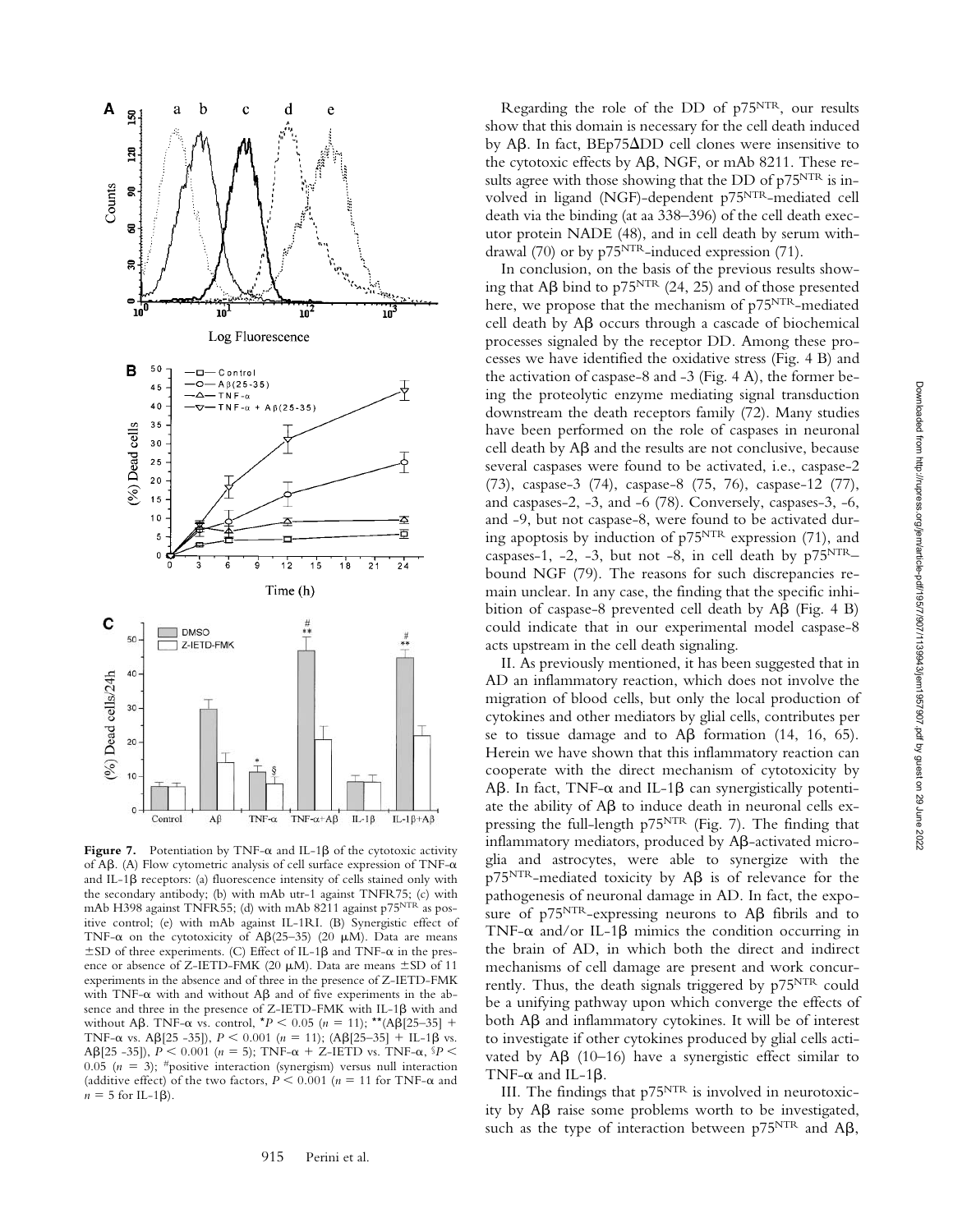7. Klein, W.L., G.A. Krafft, and C.E. Finch. 2001. Targeting small A $\beta$  oligomers: the solution to an Alzheimer's disease conundrum? *Trends Neurosci.* 24:219–224. 8. Yankner, B.A., L.K. Duffy, and D.A. Kirschner. 1990. Neurotrophic and neurotoxic effects of amyloid- $\beta$  protein: reversal by tachykinin neuropeptides. *Science.* 250:279–282. 9. Koh, J.Y., L.L. Yang, and C.W. Cotman. 1990. B-amyloid protein increases the vulnerability of cultured cortical neurons to excitotoxic damage. *Brain Res.* 533:315–320. 10. Meda, L., M.A. Cassatella, G.I. Szendrei, L. Otvo, Jr., P.

Baron, M. Villalba, D. Ferrari, and F. Rossi. 1995. Activation of microglial cells by  $\beta$ -amyloid protein and interferon- $\gamma$ . *Nature.* 374:647–650.

*Proc. Natl. Acad. Sci. USA.* 91:12243–12247.

- 11. Goodwin, J.L., E. Uemura, and J.E. Cunnick. 1995. Microglial release of nitric oxide by the synergistic action of β-amyloid and IFN-γ. Brain Res. 692:207-214.
- 12. Klegeris, A., D.G. Walker, and P.L. McGeer. 1994. Activation of macrophages by Alzheimer  $\beta$  amyloid peptide. *Biochem. Biophys. Res. Commun.* 199:984–991.
- 13. El Khoury, J., S.E. Hickman, C.A. Thomas, L. Cao, S.C. Silverstein, and J.D. Loike. 1996. Scavenger receptor-mediated adhesion of microglia to  $\beta$ -amyloid fibrils. Nature. 382:716– 719.
- 14. McGeer, P.L., and E.G. McGeer. 1995. The inflammatory response system of brain: implications for therapy of Alzheimer and other neurodegenerative diseases. *Brain Res. Rev.* 21: 195–218.
- 15. Eikelenboom, P., S.S. Zhan, W.A. van Gool, and D. Allsop. 1994. Inflammatory mechanisms in Alzheimer's disease. *Trends Pharmacol. Sci.* 15:447–450.
- 16. Della Bianca, V., S. Dusi, E. Bianchini, I. Dal Pra, and F. Rossi. 1999.  $\beta$ -amyloid activates O<sub>2</sub>-forming NADPH oxidase in microglia, monocytes and neutrophils. A possible inflammatory mechanism of neuronal damage in Alzheimer's disease. *J. Biol. Chem.* 274:15493–15499.
- 17. Durell, S.R., H.R. Guy, N. Arispe, E. Rojas, and H.B. Pollard. 1994. Theoretical models of the ion channel structure of amyloid  $\beta$ -protein. *Biophys. J.* 67:2137–2145.
- 18. Terzi, E., G. Holzemann, and J. Seelig. 1995. Self-association of  $\beta$ -amyloid peptide (1-40) in solution and binding to lipid membrane. *J. Mol. Biol.* 252:633–642.
- 19. McLaurin, J., and A. Chakrabartty. 1996. Membrane disruption by Alzheimer  $\beta$ -amyloid peptides mediated through specific binding to either phospholipids or gangliosides. Implications for neurotoxicity. *J. Biol. Chem.* 271:26482–26489.
- 20. Tiffany, H.L., M.C. Lavigne, Y.H. Cui, J.M. Wang, T.L. Leto, J.L. Gao, and P.M. Murphy. 2001. Amyloid- $\beta$  induces chemotaxis and oxidant stress by acting at formylpeptide receptor 2 (FPR2), a G protein-coupled receptor expressed in phagocytes and brain. *J. Biol. Chem.* 276:23645–23652.
- 21. Yan, S.D., X. Chen, J. Fu, M. Chen, H. Zhu, A. Roher, T. Slattery, L. Zhao, M. Nagashima, J. Morser, et al. 1996. RAGE and amyloid- $\beta$  peptide neurotoxicity in Alzheimer's disease. *Nature.* 382:685–691.
- 22. Boland, K., M. Behrens, D. Choi, K. Manias, and D.H. Perlmutter. 1996. The serpin-enzyme complex receptor recognizes soluble, non toxic amyloid- $\beta$  peptide but not aggregated, cytotoxic amyloid- $\beta$  peptide. *J. Biol. Chem.* 271: 18032–18044.
- 23. Wang, H.Y., D.H. Lee, M.R. D'Andrea, P.A. Peterson, R.P. Shank, and A.B. Reitz. 2000.  $\beta$ -amyloid(1-42) binds to  $\alpha$ -7 nicotinic acetylcholine receptor with high affinity. Im-

the structural changes of the receptor triggered by the bound  $\Delta\beta$  corresponding to the assumption of an activated state, and the other mechanisms, besides those of the activation of caspases and oxidative stress, by which neuronal death is enacted (40, 80).

Another problem, relevant to the pathogenesis of neurodegeneration in AD, is the actual role of p75NTR in neuronal damage in vivo. The results of the in vitro experiments presented here and in other reports (24, 25), and the correlation between the expression of p75NTR and the vulnerability of the cholinergic neurons in the brain of AD patients (38, 39) are in keeping with an involvement of this receptor. However, one cannot underestimate the fact that  $\text{A}\beta$  can nonspecifically interact with several proteins (66), and that in vitro  $A\beta$  can induce cell death by interacting also with other receptors of neuronal surface, such as RAGE (21),  $\alpha$ 7NAChR (23), and APP (26), or with additional molecules, such as phospholipids and gangliosides (19). Furthermore, our finding that the activity of caspase-8 is stimulated by A $\beta$ , supports the concept that A $\beta$  activate a receptor-mediated, rather than a stress-mediated, cell death pathway. Thus, in AD, alongside with  $p75<sup>NTR</sup>$ , it is likely that also other receptors or interactors be involved, depending on their distribution and level of surface expression and on the types and functional states of the neurons characteristic of the brain regions where the extracellular formation of fibrillar aggregates can be favored. However, the results presented here indicate that neurons expressing p75NTR might be preferential targets of the toxic activity of AB, especially if they express also receptors of TNF or other cytokines.

The authors thank Dr. Claudio Costantini for technical assistance.

This work was supported by grants from Progetto Sanità 1996- 97, Fondazione Cariverona (to F. Rossi), Cofinanziamento Murst-Università (to F. Rossi and U. Armato), and the 5th Framework Program of the European Union grant no. QLRT-1999-00573 (to G. Della Valle).

*Submitted: 25 October 2001 Accepted:8 January 2002*

#### **References**

- 1. Hardy, J., and D. Allsop. 1991. Amyloid deposition as the central event in the aetiology of Alzheimer's disease. *Trends Pharmacol. Sci.* 12:383–388.
- 2. Yankner, B.A., and M.M. Mesulam. 1991. B-amyloid and the pathogenesis of Alzheimer's disease. *N. Engl. J. Med.* 325: 1849–1857.
- 3. Selkoe, D.J. 1999. Translating cell biology into therapeutic advances in Alzheimer's disease. *Nature.* 399:A23–A31.
- 4. Iversen, L.L., R.J. Mortishire-Smith, S.J. Pollack, and M.S. Shearman. 1995. The toxicity in vitro of  $\beta$ -amyloid protein. *Biochem. J.* 311:1–16.
- 5. Pike, C.J., A.J. Walencewicz, C.G. Glabe, and C.W. Cotman. 1991. In vitro aging of  $\beta$ -amyloid protein causes peptide aggregation and neurotoxicity. *Brain Res.* 563:311–314.
- 6. Lorenzo, A., and B.A. Yankner. 1994.  $\beta$ -amyloid neurotoxicity requires fibril formation and is inhibited by congo red.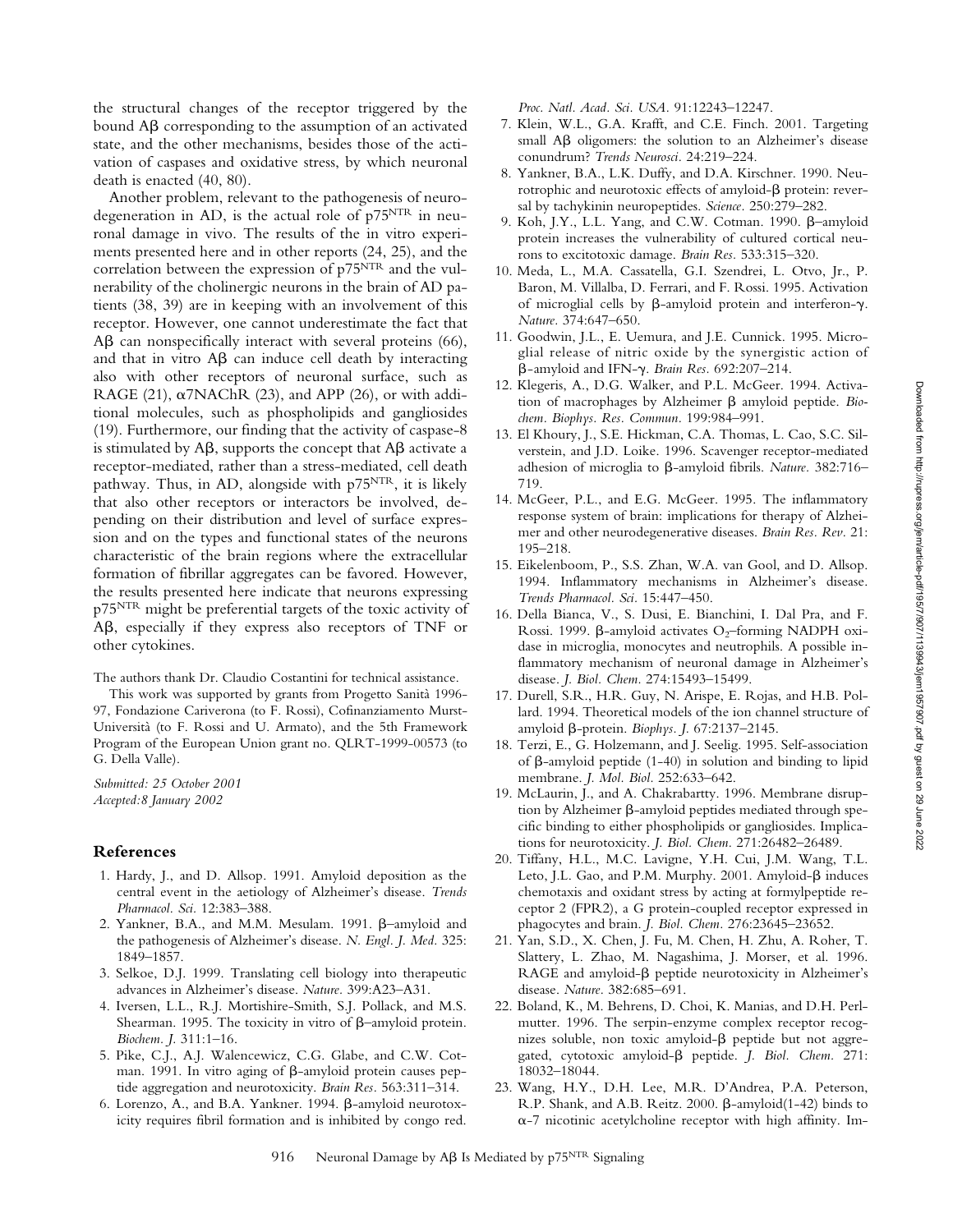plications for Alzheimer's disease pathology. *J. Biol. Chem.* 275:5626–5632.

- 24. Yaar, M., S. Zhai, P.F. Pilch, S.M. Doyle, P.B. Eisenhauer, R.E. Fine, and B.A. Gilchrest. 1997. Binding of  $\beta$ -amyloid to the p75 neurotrophin receptor induces apoptosis. A possible mechanism for Alzheimer's disease. *J. Clin. Invest.* 100: 2333–2340.
- 25. Kuner, P., R. Schubenel, and C. Hertel. 1998. B-amyloid binds to p75NTR and activates NF-KB in human neuroblastoma cells. *J. Neurosci. Res.* 54:798–804.
- 26. Lorenzo, A., M. Yuan, Z. Zhang, P.A. Paganetti, C. Sturchler-Pierrat, M. Staufenbiel, J. Mautino, F.S. Vigo, B. Sommer, and B.A. Yankner. 2000. Amyloid  $\beta$  interacts with the amyloid precursor protein: a potential toxic mechanism in Alzheimer's disease. *Nat. Neurosci.* 3:460–464.
- 27. Kajkowski, E.M., C.F. Lo, X. Ning, S. Walker, H.J. Sofia, W. Wang, W. Edris, P. Chanda, E. Wagner, S. Vile, et al. 2001. B-amyloid peptide-induced apoptosis regulated by a novel protein containing a G protein activation module. *J. Biol. Chem.* 276:18748–18756.
- 28. Chao, M.V., M.A. Bothwell, A.H. Ross, H. Koprowski, A.A. Lanahan, C.R. Buck, and A. Sehgal. 1986. Gene transfer and molecular cloning of the human NGF receptor. *Science.* 232:518–521.
- 29. Smith, C.A., T. Farrah, and R.G. Goodwin. 1994. The TNF receptor superfamily of cellular and viral proteins: activation, costimulation, and death. *Cell.* 76:959–962.
- 30. Nagata, S. 1997. Apoptosis by death factor. *Cell.* 88:355–365.
- 31. Casaccia-Bonnefil, P., B.D. Carter, R.T. Dobrowsky, and M.V. Chao. 1996. Death of oligodendrocytes mediated by the interaction of nerve growth factor with its receptor p75. *Nature.* 383:716–719.
- 32. Frade, J.M., A. Rodriguez-Tebar, and Y.A. Barde. 1996. Induction of cell death by endogenous nerve growth factor through its p75 receptor. *Nature.* 383:166–168.
- 33. Dechant, G., and Y.A. Barde. 1997. Signalling through the neurotrophin receptor p75NTR. *Curr. Opin. Neurobiol.* 7:413– 418.
- 34. Bunone, G., A. Mariotti, A. Compagni, E. Morandi, and G. Della Valle. 1997. Induction of apoptosis by p75 neurotrophin receptor in human neuroblastoma cells. *Oncogene.* 14: 1463–1470.
- 35. Bredesen, D.E., and S. Rabizadeh. 1997. p75NTR and apoptosis: Trk-dependent and Trk-independent effects. *Trends Neurosci.* 20:287–290.
- 36. Friedman, W.J. 2000. Neurotrophins induce death of hippocampal neurons via the p75 receptor. *J. Neurosci.* 20:6340– 6346.
- 37. Rabizadeh, S., C.M. Bitler, L.L. Butcher, and D.E. Bredesen. 1994. Expression of the low-affinity nerve growth factor receptor enhances  $\beta$ -amyloid peptide toxicity. Proc. Natl. Acad. *Sci. USA.* 91:10703–10706.
- 38. Woolf, N.J., R.W. Jacobs, and L.L. Butcher. 1989. The pontomesencephalo-tegmental cholinergic system does not degenerate in Alzheimer's disease. *Neurosci. Lett.* 96:277–282.
- 39. Woolf, N.J., E. Gould, and L.L. Butcher. 1989. Nerve growth factor receptor is associated with cholinergic neurons of the basal forebrain but not the pontomesencephalon. *Neuroscience.* 30:143–152.
- 40. Connor, B., and M. Dragunow. 1998. The role of neuronal growth factors in neurodegenerative disorders of the human brain. *Brain Res. Rev.* 27:1–39.
- 41. Coulson, E.J., K. Reid, and P.F. Bartlett. 1999. Signaling of

neuronal cell death by the p75 neurotrophin receptor. *Mol. Neurobiol.* 20:29–44.

- 42. Lee, F.S., A.H. Kim, G. Khursigara, and M.V. Chao. 2001. The uniqueness of being a neutrotrophin receptor. *Curr. Opin. Neurobiol.* 11:281–286.
- 43. Chapman, B.S. 1995. A region of p75 kDa neurotrophin receptor homologous to the death domains of TNFR-I and Fas. *FEBS Lett.* 374:216–220.
- 44. Feinstein, E., A. Kimchi, D. Wallach, M. Boldin, and E. Varfolomeev. 1995. The death domain: a module shared by proteins with diverse cellular functions. *Trends Biochem. Sci.* 20: 342–344.
- 45. Liepinsh, E., L.L. Ilag, G. Otting, and C.F. Ibanez. 1997. NMR structure of the death domain of the p75 neurotrophin receptor. *EMBO J.* 16:4999–5005.
- 46. Ye, X., P. Mehlen, S. Rabizadeh, T. VanArsdale, H. Zhang, H. Shin, J.J.L. Wang, E. Leo, J. Zapata, C.A. Hauser, et al. 1999. TRAF family proteins interact with the common neurotrophin receptor and modulate apoptosis induction. *J. Biol. Chem.* 274:30202–30208.
- 47. Irie, S., T. Hachiya, S. Rabizadeh, W. Maruyama, J. Mukai, Y. Li, J.C. Reed, D.E. Bredesen, and T.-A. Sato. 1999. Functional interaction of Fas-associated phosphatase-1 (FAP-1) with p75NTR and their effect on NF- B activation. *FEBS Lett.* 460:191–198.
- 48. Mukai, J., T. Hachiya, S. Shoji-Hoshino, M.T. Kimura, D. Nadano, P. Suvanto, T. Hanaoka, Y. Li, S. Irie, L.A. Greene, and T.-A. Sato. 2000. NADE, a p75NTR-associated cell death executor, is involved in signal transduction mediated by the common neurotrophin receptor p75NTR. *J. Biol. Chem.* 275:17566–17570.
- 49. Casademunt, E., B.D. Carter, I. Benzel, J.M. Frade, G. Dechant, and Y.-A. Barde. 1999. The zinc finger protein NRIF interacts with the neurotrophin receptor p75<sup>NTR</sup> and participates in programmed cell death. *EMBO J.* 18:6050– 6061.
- 50. Khursigara, G., J.R. Orlinick, and M.V. Chao. 1999. Association of the p75 neurotrophin receptor with TRAF6. *J. Biol. Chem.* 274:2597–2600.
- 51. Chittka, A., and M.V. Chao. 1999. Identification of a zinc finger protein whose subcellular distribution is regulated by serum and nerve growth factor. *Proc. Natl. Acad. Sci. USA.* 96:10705–10710.
- 52. Salehi, A.H., P.P. Roux, C.J. Kubu, C. Zeindler, A. Bhakar, L.-L. Tannis, J.M. Verdi, and P.A. Barker. 2000. NRAGE, a novel MAGE protein, interacts with the p75 neurotrophin receptor and facilitates nerve growth factor-dependent apoptosis. *Neuron.* 27:279–288.
- 53. Hantzopoulos, P.A., C. Suri, D.J. Glass, M.P. Goldfarb, and G.D. Yancopoulos. 1994. The low affinity NGF receptor, p75, can collaborate with each of the Trks to potentiate functional responses to the neurotrophins. *Neuron.* 13:187–201.
- 54. Martin-Zanca, D., R. Oskam, G. Mitra, T. Copeland, and M. Barbacid. 1989. Molecular and biochemical characterization of the human Trk proto-oncogene. *Mol. Cell. Biol.* 9:24–33.
- 55. Felgner, P.L., T.R. Gadek, M. Holm, R. Roman, H.W. Chan, M. Wenz, J.P. Northrop, G.M. Ringold, and M. Danielsen. 1987. Lipofection: a highly efficient, lipid-mediated DNA-transfection procedure. *Proc. Natl. Acad. Sci. USA.* 84:7413–7417.
- 56. Ross, A.H., P. Grob, M. Bothwell, D.E. Elder, C.S. Ernst, N. Marano, B.F. Ghrist, C.C. Slemp, M. Herlyn, B. Atkin-